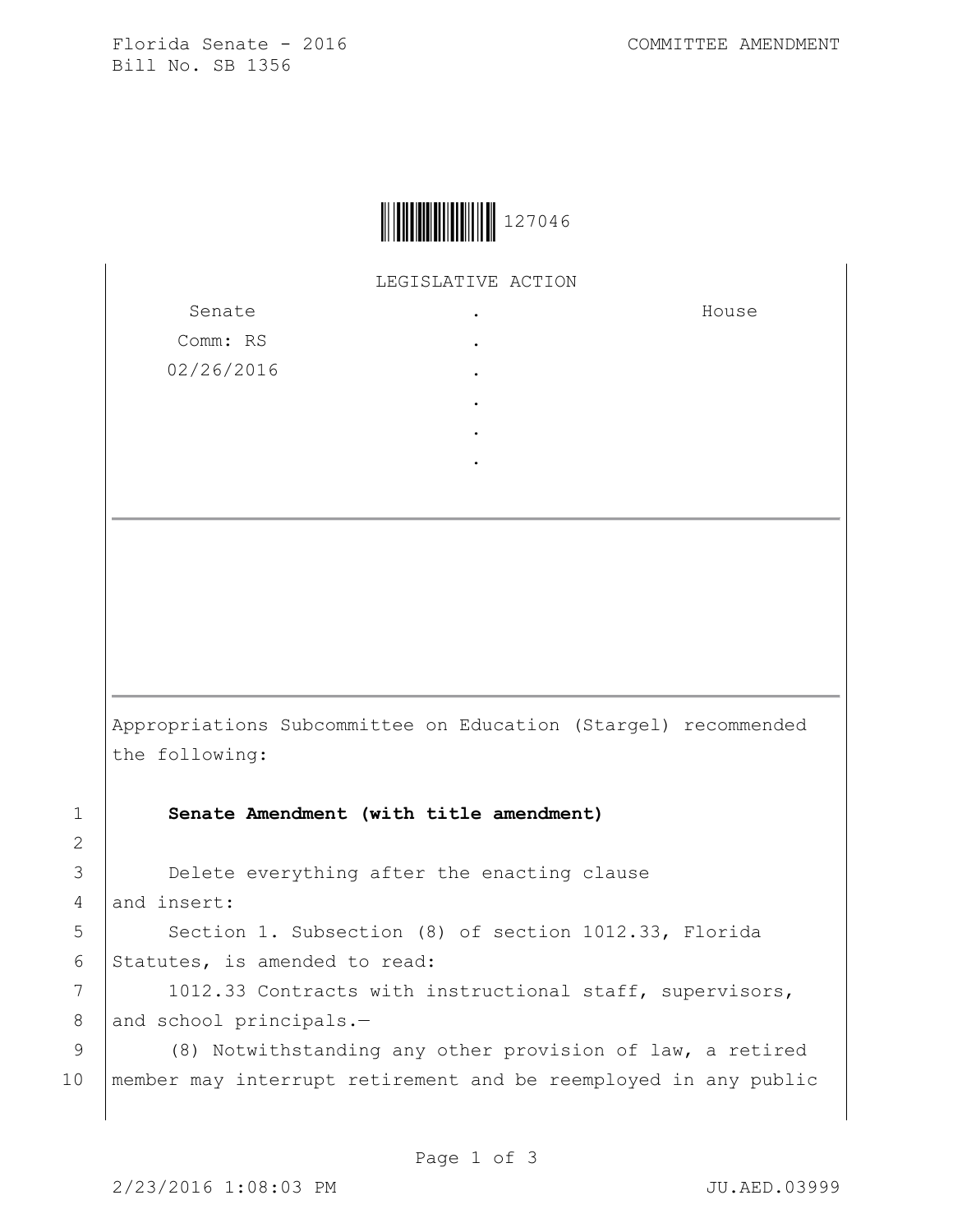Florida Senate - 2016 COMMITTEE AMENDMENT Bill No. SB 1356



| 11 | school as instructional personnel under a 1-year probationary       |
|----|---------------------------------------------------------------------|
| 12 | contract, as defined in s. 1012.335(1). If the retiree              |
| 13 | successfully completes the probationary contract, the district      |
| 14 | school board may reemploy the retiree under an annual contract      |
| 15 | as defined in s. 1012.335(1). The retiree is not eligible for a     |
| 16 | professional service contract A member reemployed by the same       |
| 17 | district from which he or she retired may be employed on a          |
| 18 | $p$ robationary contractual basis as provided in subsection $(1)$ . |
| 19 | Section 2. The Legislature finds that the opinion of the            |
| 20 | Fifth District Court of Appeal in Orange County School Board v.     |
| 21 | Rachman, 87 So.3d 48 (Fla. 5th DCA 2012), interprets s. 1012.33     |
| 22 | and s. 121.091, Florida Statutes (2010), in a manner that is        |
| 23 | inconsistent with the intent of the Legislature. Those statutes     |
| 24 | were not intended to allow a retiree to qualify for a               |
| 25 | professional service contract.                                      |
|    |                                                                     |
| 26 | Section 3. The amendment made to subsection (8) of s.               |
| 27 | 1012.33, Florida Statutes, is remedial in nature, is intended to    |
| 28 | clarify existing law, and applies retroactively to retirees who     |
| 29 | have been reemployed as instructional personnel but who do not      |
| 30 | hold a professional service contract. Furthermore, this act does    |
| 31 | not provide a basis to void a professional service contract held    |
| 32 | before the effective date of this act.                              |
| 33 | Section 4. This act shall take effect upon becoming a law.          |
| 34 | ================= T I T L E A M E N D M E N T ================      |
| 35 | And the title is amended as follows:                                |
| 36 | Delete everything before the enacting clause                        |
| 37 | and insert:                                                         |
| 38 | A bill to be entitled                                               |
| 39 | An act relating to employment after retirement of                   |